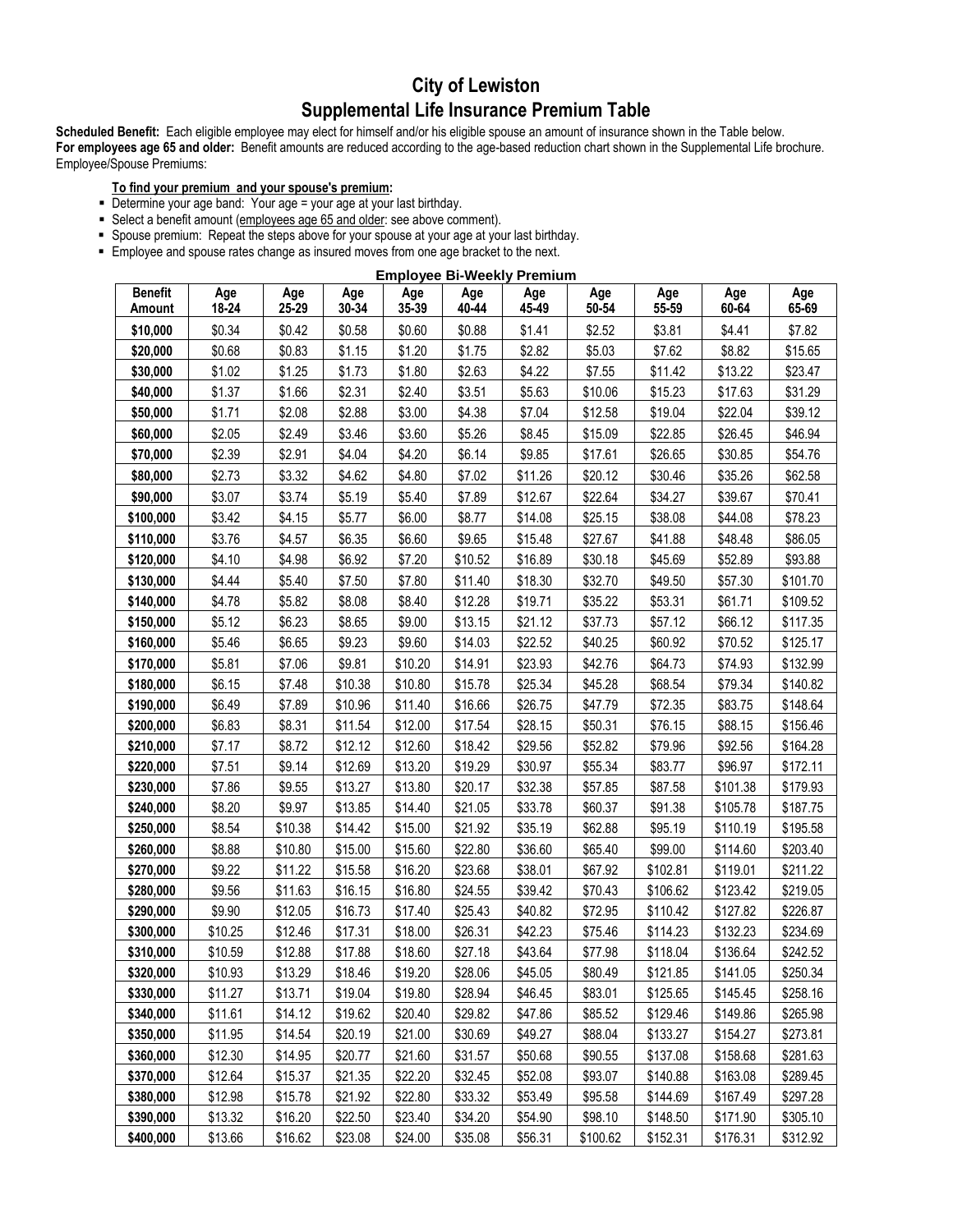| <b>Benefit</b><br>Amount | Age<br>18-24 | Age<br>25-29 | Age<br>30-34 | Age<br>35-39 | Age<br>40-44 | Age<br>45-49 | Age<br>50-54 | Age<br>55-59 | Age<br>60-64 | Age<br>65-69 |
|--------------------------|--------------|--------------|--------------|--------------|--------------|--------------|--------------|--------------|--------------|--------------|
| \$410,000                | \$14.00      | \$17.03      | \$23.65      | \$24.60      | \$35.95      | \$57.72      | \$103.13     | \$156.12     | \$180.72     | \$320.75     |
| \$420,000                | \$14.34      | \$17.45      | \$24.23      | \$25.20      | \$36.83      | \$59.12      | \$105.65     | \$159.92     | \$185.12     | \$328.57     |
| \$430,000                | \$14.69      | \$17.86      | \$24.81      | \$25.80      | \$37.71      | \$60.53      | \$108.16     | \$163.73     | \$189.53     | \$336.39     |
| \$440,000                | \$15.03      | \$18.28      | \$25.38      | \$26.40      | \$38.58      | \$61.94      | \$110.68     | \$167.54     | \$193.94     | \$344.22     |
| \$450,000                | \$15.37      | \$18.69      | \$25.96      | \$27.00      | \$39.46      | \$63.35      | \$113.19     | \$171.35     | \$198.35     | \$352.04     |
| \$460,000                | \$15.71      | \$19.11      | \$26.54      | \$27.60      | \$40.34      | \$64.75      | \$115.71     | \$175.15     | \$202.75     | \$359.86     |
| \$470,000                | \$16.05      | \$19.52      | \$27.12      | \$28.20      | \$41.22      | \$66.16      | \$118.22     | \$178.96     | \$207.16     | \$367.68     |
| \$480,000                | \$16.39      | \$19.94      | \$27.69      | \$28.80      | \$42.09      | \$67.57      | \$120.74     | \$182.77     | \$211.57     | \$375.51     |
| \$490,000                | \$16.74      | \$20.35      | \$28.27      | \$29.40      | \$42.97      | \$68.98      | \$123.25     | \$186.58     | \$215.98     | \$383.33     |
| \$500,000                | \$17.08      | \$20.77      | \$28.85      | \$30.00      | \$43.85      | \$70.38      | \$125.77     | \$190.38     | \$220.38     | \$391.15     |

### **Spouse Bi-Weekly Premium (Use Employee Age)**

| <b>Benefit</b><br>Amount | Age<br>18-24 | Age<br>25-29 | Age<br>30-34 | Age<br>35-39 | Age<br>40-44 | Age<br>45-49 | Age<br>50-54 | Age<br>55-59 | Age<br>60-64 | Age<br>65-69 |
|--------------------------|--------------|--------------|--------------|--------------|--------------|--------------|--------------|--------------|--------------|--------------|
| \$5,000                  | \$0.17       | \$0.21       | \$0.29       | \$0.30       | \$0.44       | \$0.70       | \$1.26       | \$1.90       | \$2.20       | \$3.91       |
| \$10,000                 | \$0.34       | \$0.42       | \$0.58       | \$0.60       | \$0.88       | \$1.41       | \$2.52       | \$3.81       | \$4.41       | \$7.82       |
| \$15,000                 | \$0.51       | \$0.62       | \$0.87       | \$0.90       | \$1.32       | \$2.11       | \$3.77       | \$5.71       | \$6.61       | \$11.73      |
| \$20,000                 | \$0.68       | \$0.83       | \$1.15       | \$1.20       | \$1.75       | \$2.82       | \$5.03       | \$7.62       | \$8.82       | \$15.65      |
| \$25,000                 | \$0.85       | \$1.04       | \$1.44       | \$1.50       | \$2.19       | \$3.52       | \$6.29       | \$9.52       | \$11.02      | \$19.56      |
| \$30,000                 | \$1.02       | \$1.25       | \$1.73       | \$1.80       | \$2.63       | \$4.22       | \$7.55       | \$11.42      | \$13.22      | \$23.47      |
| \$35,000                 | \$1.20       | \$1.45       | \$2.02       | \$2.10       | \$3.07       | \$4.93       | \$8.80       | \$13.33      | \$15.43      | \$27.38      |
| \$40,000                 | \$1.37       | \$1.66       | \$2.31       | \$2.40       | \$3.51       | \$5.63       | \$10.06      | \$15.23      | \$17.63      | \$31.29      |
| \$45,000                 | \$1.54       | \$1.87       | \$2.60       | \$2.70       | \$3.95       | \$6.33       | \$11.32      | \$17.13      | \$19.83      | \$35.20      |
| \$50,000                 | \$1.71       | \$2.08       | \$2.88       | \$3.00       | \$4.38       | \$7.04       | \$12.58      | \$19.04      | \$22.04      | \$39.12      |
| \$55,000                 | \$1.88       | \$2.28       | \$3.17       | \$3.30       | \$4.82       | \$7.74       | \$13.83      | \$20.94      | \$24.24      | \$43.03      |
| \$60,000                 | \$2.05       | \$2.49       | \$3.46       | \$3.60       | \$5.26       | \$8.45       | \$15.09      | \$22.85      | \$26.45      | \$46.94      |
| \$65,000                 | \$2.22       | \$2.70       | \$3.75       | \$3.90       | \$5.70       | \$9.15       | \$16.35      | \$24.75      | \$28.65      | \$50.85      |
| \$70,000                 | \$2.39       | \$2.91       | \$4.04       | \$4.20       | \$6.14       | \$9.85       | \$17.61      | \$26.65      | \$30.85      | \$54.76      |
| \$75,000                 | \$2.56       | \$3.12       | \$4.33       | \$4.50       | \$6.58       | \$10.56      | \$18.87      | \$28.56      | \$33.06      | \$58.67      |
| \$80,000                 | \$2.73       | \$3.32       | \$4.62       | \$4.80       | \$7.02       | \$11.26      | \$20.12      | \$30.46      | \$35.26      | \$62.58      |
| \$85,000                 | \$2.90       | \$3.53       | \$4.90       | \$5.10       | \$7.45       | \$11.97      | \$21.38      | \$32.37      | \$37.47      | \$66.50      |
| \$90,000                 | \$3.07       | \$3.74       | \$5.19       | \$5.40       | \$7.89       | \$12.67      | \$22.64      | \$34.27      | \$39.67      | \$70.41      |
| \$95,000                 | \$3.24       | \$3.95       | \$5.48       | \$5.70       | \$8.33       | \$13.37      | \$23.90      | \$36.17      | \$41.87      | \$74.32      |
| \$100,000                | \$3.42       | \$4.15       | \$5.77       | \$6.00       | \$8.77       | \$14.08      | \$25.15      | \$38.08      | \$44.08      | \$78.23      |
| \$105,000                | \$3.59       | \$4.36       | \$6.06       | \$6.30       | \$9.21       | \$14.78      | \$26.41      | \$39.98      | \$46.28      | \$82.14      |
| \$110,000                | \$3.76       | \$4.57       | \$6.35       | \$6.60       | \$9.65       | \$15.48      | \$27.67      | \$41.88      | \$48.48      | \$86.05      |
| \$115,000                | \$3.93       | \$4.78       | \$6.63       | \$6.90       | \$10.08      | \$16.19      | \$28.93      | \$43.79      | \$50.69      | \$89.97      |
| \$120,000                | \$4.10       | \$4.98       | \$6.92       | \$7.20       | \$10.52      | \$16.89      | \$30.18      | \$45.69      | \$52.89      | \$93.88      |
| \$125,000                | \$4.27       | \$5.19       | \$7.21       | \$7.50       | \$10.96      | \$17.60      | \$31.44      | \$47.60      | \$55.10      | \$97.79      |
| \$130,000                | \$4.44       | \$5.40       | \$7.50       | \$7.80       | \$11.40      | \$18.30      | \$32.70      | \$49.50      | \$57.30      | \$101.70     |
| \$135,000                | \$4.61       | \$5.61       | \$7.79       | \$8.10       | \$11.84      | \$19.00      | \$33.96      | \$51.40      | \$59.50      | \$105.61     |
| \$140,000                | \$4.78       | \$5.82       | \$8.08       | \$8.40       | \$12.28      | \$19.71      | \$35.22      | \$53.31      | \$61.71      | \$109.52     |
| \$145,000                | \$4.95       | \$6.02       | \$8.37       | \$8.70       | \$12.72      | \$20.41      | \$36.47      | \$55.21      | \$63.91      | \$113.43     |
| \$150,000                | \$5.12       | \$6.23       | \$8.65       | \$9.00       | \$13.15      | \$21.12      | \$37.73      | \$57.12      | \$66.12      | \$117.35     |
| \$155,000                | \$5.29       | \$6.44       | \$8.94       | \$9.30       | \$13.59      | \$21.82      | \$38.99      | \$59.02      | \$68.32      | \$121.26     |
| \$160,000                | \$5.46       | \$6.65       | \$9.23       | \$9.60       | \$14.03      | \$22.52      | \$40.25      | \$60.92      | \$70.52      | \$125.17     |
| \$165,000                | \$5.64       | \$6.85       | \$9.52       | \$9.90       | \$14.47      | \$23.23      | \$41.50      | \$62.83      | \$72.73      | \$129.08     |
| \$170,000                | \$5.81       | \$7.06       | \$9.81       | \$10.20      | \$14.91      | \$23.93      | \$42.76      | \$64.73      | \$74.93      | \$132.99     |
| \$175,000                | \$5.98       | \$7.27       | \$10.10      | \$10.50      | \$15.35      | \$24.63      | \$44.02      | \$66.63      | \$77.13      | \$136.90     |
| \$180,000                | \$6.15       | \$7.48       | \$10.38      | \$10.80      | \$15.78      | \$25.34      | \$45.28      | \$68.54      | \$79.34      | \$140.82     |